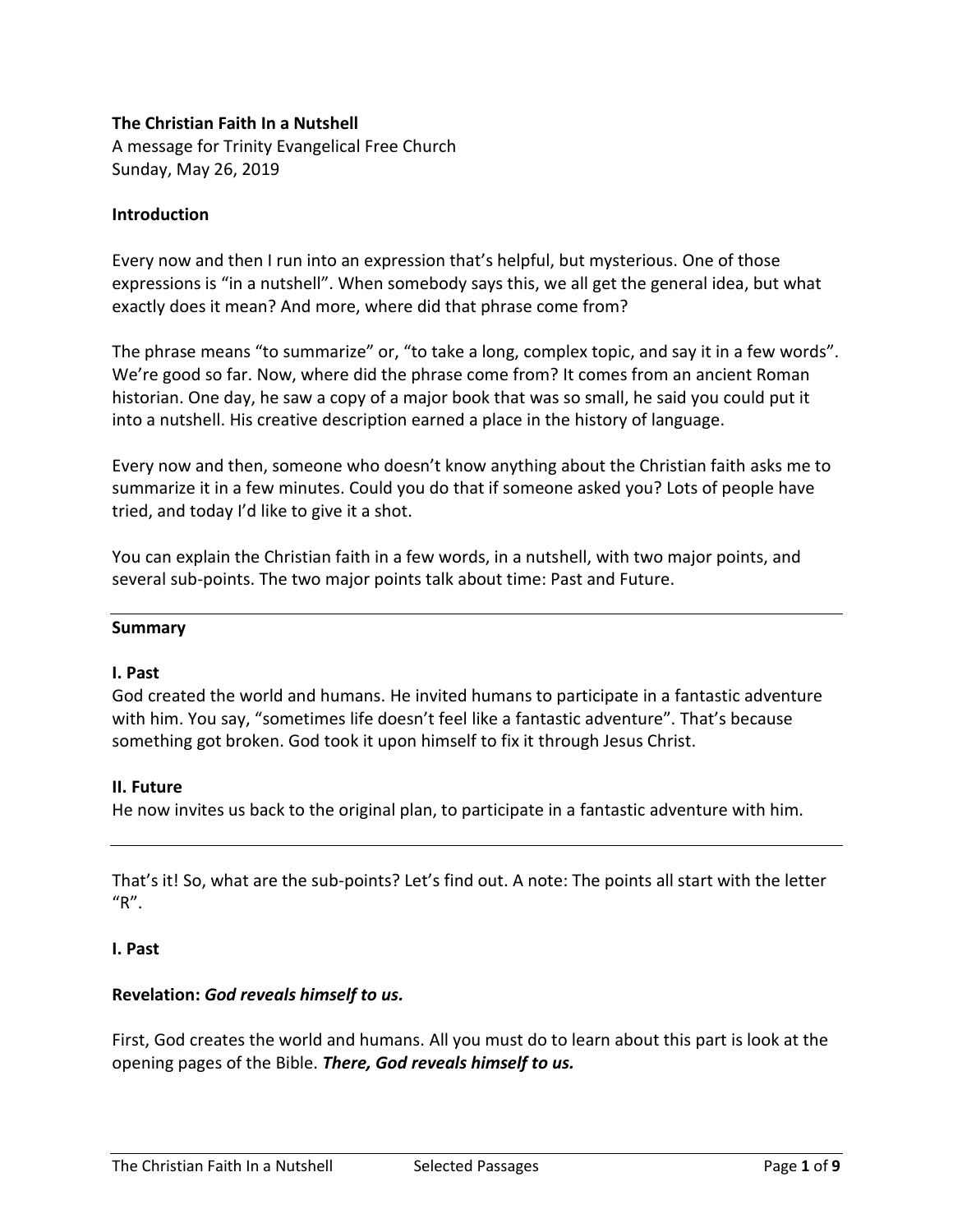Genesis 1:1 "In the beginning God created the heavens and the earth."

Look at that: "In the beginning, *God*…" (my emphasis)

We learn three things here.

## *1) God is first*.

In the beginning, God.

Many ancient peoples, the ancient Greeks being a good example, believed that the universe was around forever. That means the universe was first.

To the south and east of the ancient Greeks were the ancient Hebrews. God revealed himself to them. God taught the Hebrews that no, *He* was first. Everything else comes from *him.* God alone is eternal.

## *2) We learn next that God is powerful, beyond imagination.*

Can you lift a pebble? Sure. How about a boulder? That's harder, but with some help and some tools, you could do it. How about a mountain? Practically speaking, it's impossible.

God can, so to speak, lift planets and stars and galaxies. He created them all. He moves them at will. He is powerful.

### *3) God is all-knowing and all-wise.*

If you remember back to high school chemistry, you know that the building blocks of our universe are atoms. Atoms broke down, we were told, into electrons and protons and neutrons. Well, today, scientists say the parts of the atoms are even smaller and more numerous that we thought. Currently, scientists believe there are over 200 sub-particles that make up any given atom. Think about that: 200. And we're pretty sure we haven't found them all. There may be more.

To God, this is no mystery.

- He's aware of every piece of every atom.
- He knows where every part of every atom is. (There are lots of them, and they move a lot)
- He knows where every atom is.
- He knows where very atom has been over all the eons the universe has existed.
- He knows where every atom, with every one of its parts will be for the rest of eternity.
- He's aware of how to put atoms together into every form that we see in the universe.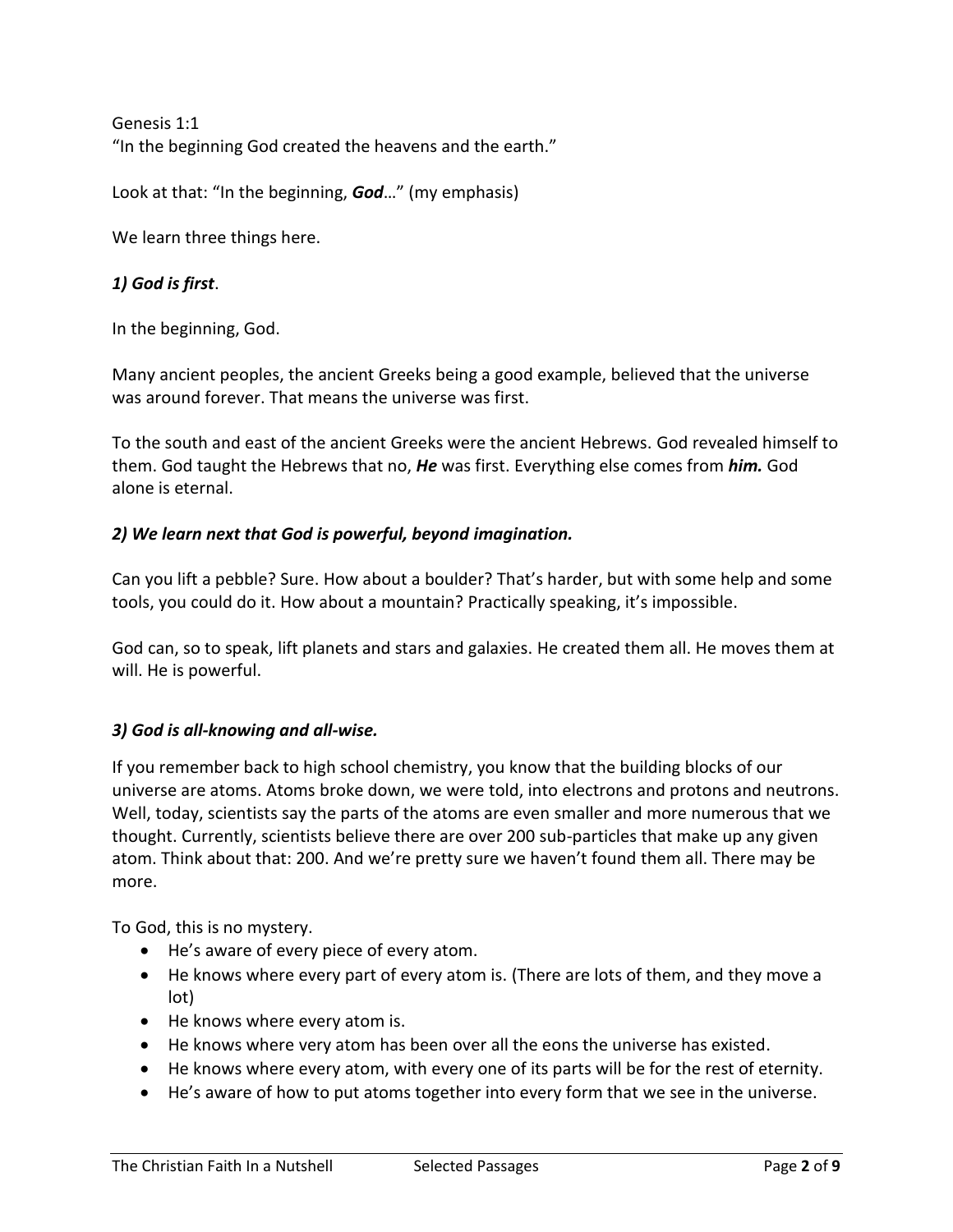If that boggles your mind, there's an easy way to make it practical. Let's just say *God knows what he's doing.*

That raises a question: Why would an all-powerful, all-knowing, and all-wise God make a universe?

Genesis 1:27-27

So God created mankind in his own image,

in the image of God he created them;

male and female he created them.

God blessed them and said to them, "Be fruitful and increase in number; fill the earth and subdue it. Rule over the fish in the sea and the birds in the sky and over every living creature that moves on the ground."

God makes humans in his image. In doing that, God shared something special with us; something he didn't shared with anything else in all of creation. *We have a unique ability to understand him.*

He told Adam and Eve-

- Multiply (he wants lots of people).
- Fill the earth. (Go! Out there!)
- Subdue the earth rule over it.
	- o The word for "rule" includes both responsibility and privileges.
		- Responsibility: Good rulers manage things. They don't destroy them.
		- **•** Privilege: We are rulers: Kings and Queens over the creation. We are all members of a royal family.

Now, why would he do this? Why would he make us kings and queens over the creation? Why would he give us a special ability to understand him?

You've heard, no doubt, that God loves you. I have come to believe that the word "love" is inadequate. We need a stronger word. God doesn't just love humans.

# *God cherishes humans.*

That means, God cherishes you.

God cherishes humans. He created a beautiful planet and invited all humans to walk in it with him. He invites us to participate in a fantastic adventure with him.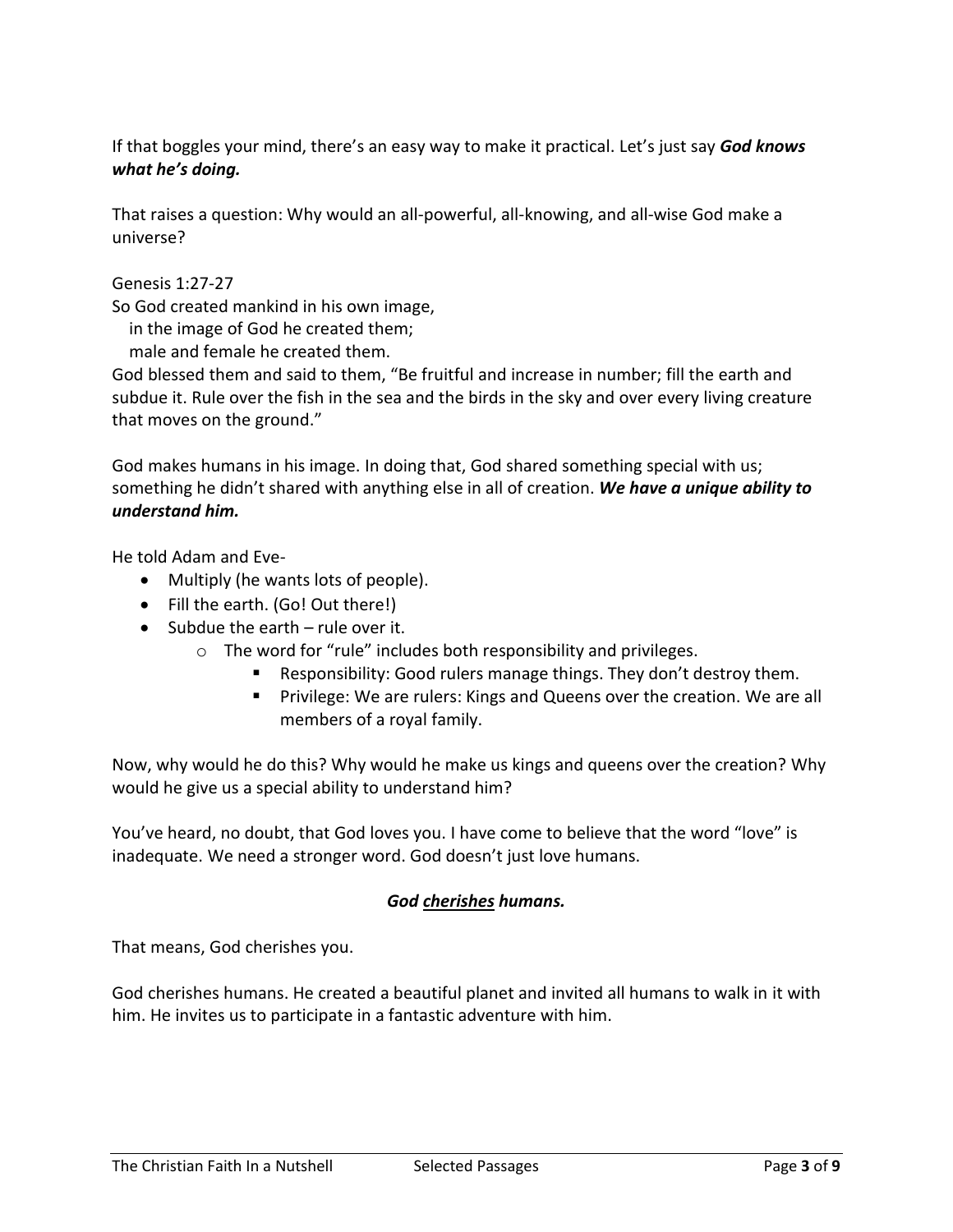Let's summarize what we have so far:

- God Is First.
- God is Powerful.
- God Knows What He's Doing.
- God Cherishes You.

So, life on earth was meant to be a fantastic adventure.

Now again, the problem. At least one person out there is thinking, "Sometimes life doesn't feel like a fantastic adventure". I hear you. What went wrong? What went wrong is our next point.

### **Rebellion:** *Humans Try to be First.*

### Genesis 3:2-4

2 The woman said to the serpent, "We may eat fruit from the trees in the garden, 3 but God did say, 'You must not eat fruit from the tree that is in the middle of the garden, and you must not touch it, or you will die.'"

4 "You will not certainly die," the serpent said to the woman. 5 "For God knows that when you eat from it your eyes will be opened, and *you will be like God*, knowing good and evil."

Note the phrase that I underlined: "…you will be like God…".

In other words, the Serpent is telling Adam and Eve that they can be their own god. They can be "first", instead of God. There's a big problem here. God is first, whether anyone thinks so, or not. *Trying to put yourself first is at the root of sin.* That's what causes disobedience to God. We say, "I'm first, so I'll do what I want; not what God wants".

Sin has many terrible effects. One of those is: *it results in a break between us and God.* We no longer enjoy the wonderful plan that God had for humans. Sin results in death and all kinds of other pains that we experience here on the earth.

There's an even bigger concern. *We can't fix this problem.* Trust me. We can't.

Fortunately, God can. And fortunately for us, he took it upon himself to do just that. That happens in our next point.

### **Redemption:** *God saves people from the effects of their sin and rebellion.*

Luke 1:68

68 "Praise be to the Lord, the God of Israel,

because he has come to his people and redeemed them."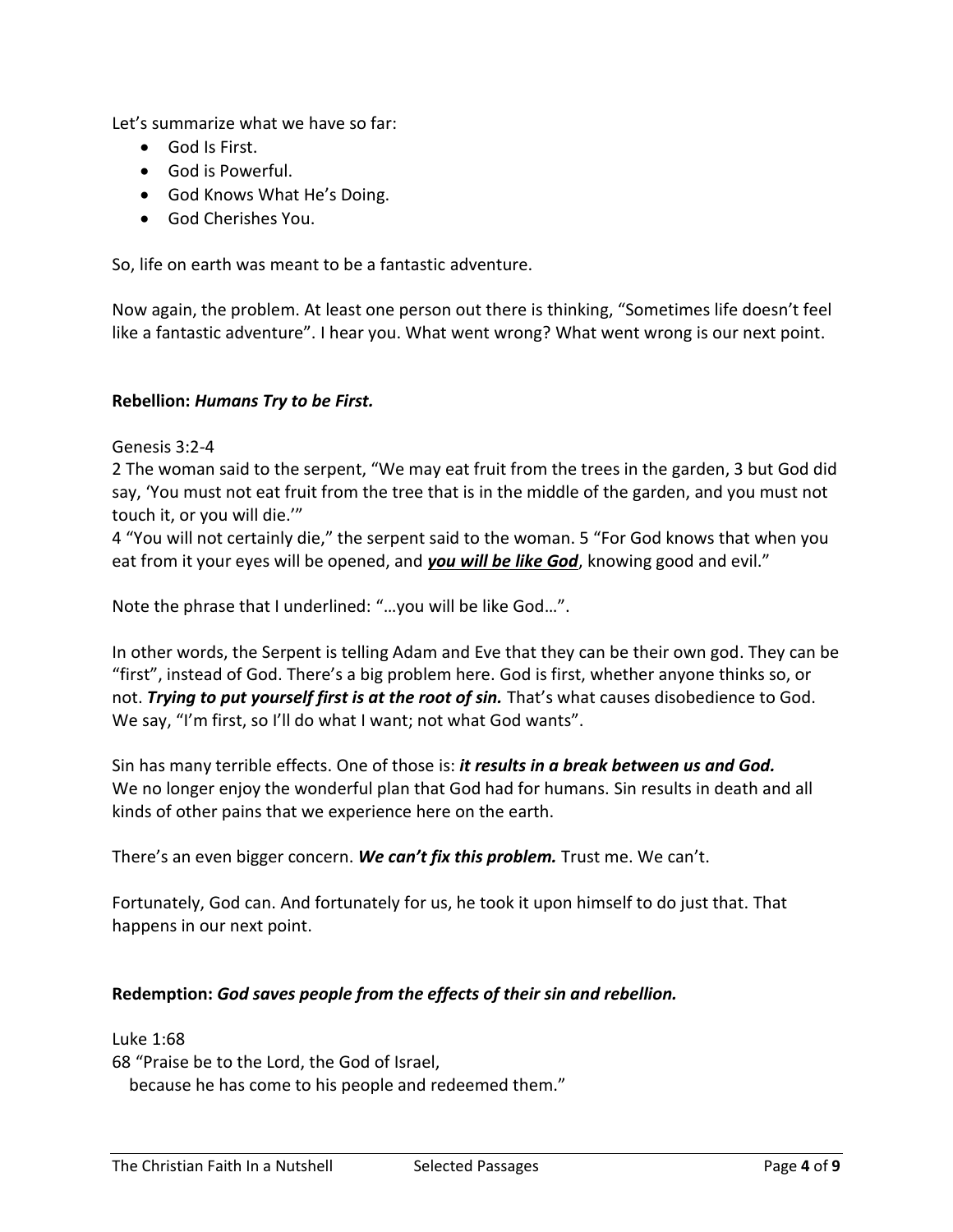What does "redemption" mean? It includes concepts like:

- Rescue (Because we can't save ourselves)
- Ransom (A price must be paid, and it's too great for us alone)
- Reconciliation (Our broken relationship is repaired)

We said at the beginning that there were two parts to this. Past and Future. There are two types of people reading to this. First, some have already accepted Jesus as their Savior. They've recognized all of this. For them, this is all past - It's done! If you're part of this group, you're ready to move on the "future" part.

For others, they've never come to the point of receiving Jesus as their Savior. So, the section on "Redemption" hasn't been applied to them.

There's no better time than now! Here's the good news if you're in this group: When you receive Jesus, all of this happens, as a free gift from God.

## Ephesians 2:4-8

4 But because of his great love for us, God, who is rich in mercy, 5 made us alive with Christ even when we were dead in transgressions—it is by grace you have been saved. 6 And God raised us up with Christ and seated us with him in the heavenly realms in Christ Jesus, 7 in order that in the coming ages he might show the incomparable riches of his grace, expressed in his kindness to us in Christ Jesus. 8 For it is by grace you have been saved, through faith—and this is not from yourselves, it is the gift of God— 9 not by works, so that no one can boast.

Paul is talking to believers. For them, everything that we just read is past tense. It's already happened.

If you want to receive Jesus now, it's a free gift. Let us tell you how. If you accept Jesus, you can join with all the people who are ready to look at the future.

### **Because now, we're ready to rebuild our relationship with God.**

### **II. Future**

# **Rebuild:** *We can get back on track with the wonderful plan that God has for us.*

We can get back to the adventure. How do we do that?

### *A. Re-prioritize*

Sin and rebellion started with the idea that we could be first. We need to get back to putting God first.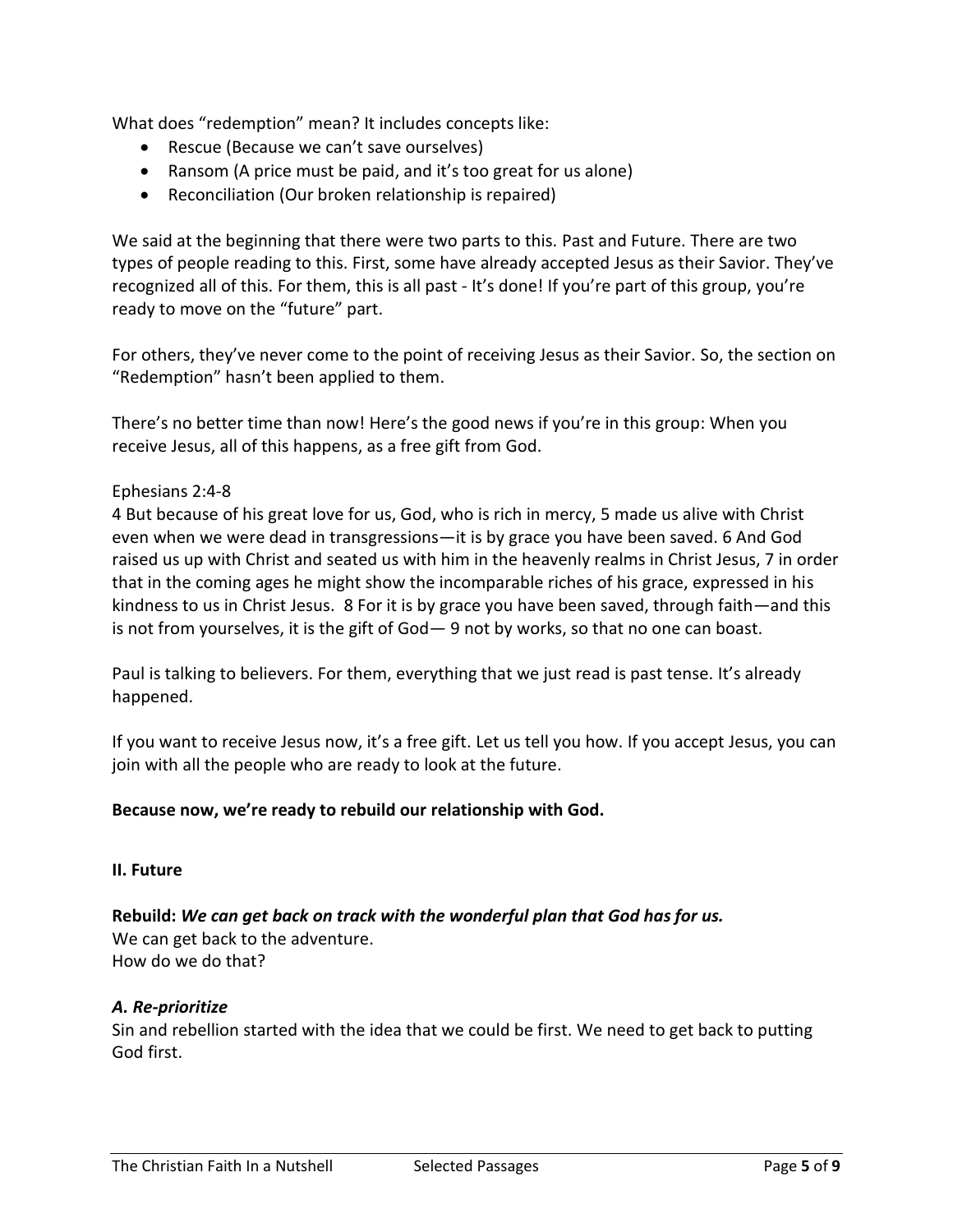Exodus 20

1 And God spoke all these words:

2 "I am the Lord your God, who brought you out of Egypt, out of the land of slavery.

3 "You shall have no other gods before me."

Revelation 1

8 "I am the Alpha and the Omega," says the Lord God, "who is, and who was, and who is to come, the Almighty."

So, how do we put God first? We need to make the commitment.

- God is first. He just is.
- He must always be.

Sometimes, we can help our conviction with a reminder. I'm going to summarize the points we made earlier.

- God Is First.
- God is Powerful.
- God Knows What He's Doing.
- God Cherishes Me.

Say these words to yourself. Repeat this to yourself whenever you face a challenge. It will help.

### **Important point:**

You will need to remind yourself because the adventure that God has for us is tailored for each person. Each journey has high points. Each journey has low points.

Once you have this conviction, you can move on to the next step. You must begin a process of *replacement*.

### **B. Replacement.**

We must start replacing our values with God's values.

### Romans 12:2

2 Do not conform to the pattern of this world but be transformed by the renewing of your mind. Then you will be able to test and approve what God's will is—his good, pleasing and perfect will.

"Renew our minds." How do we do that? We must start to learn God's thoughts and values - The things that are important to him. God has instructed people to write down the things that are important to him. This happened over hundreds of years. That's how we got our Bible.

As we read the Bible, we don't merely learn facts. *We meet God in the pages of the Bible.*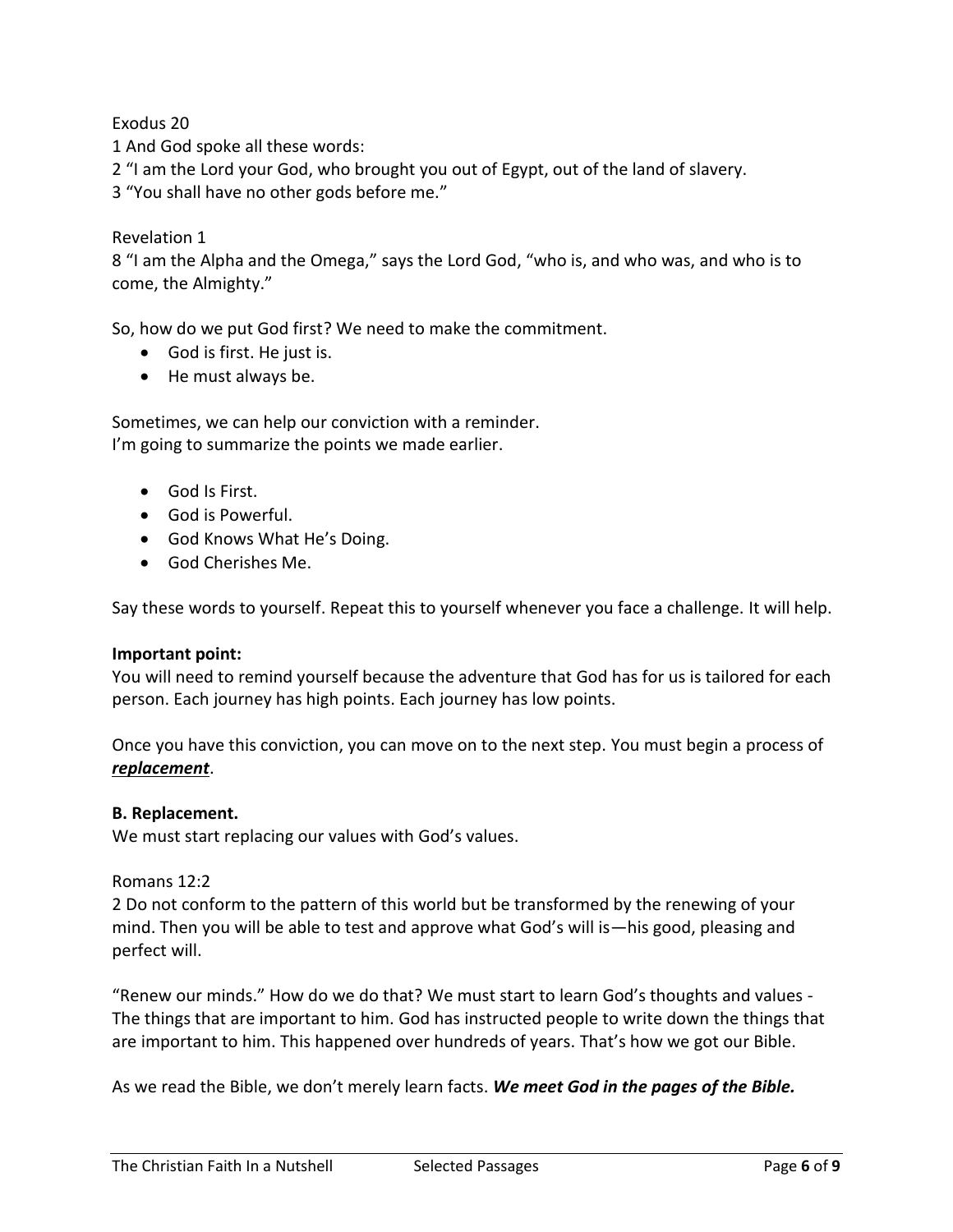It's there that we learn what's important to him.

- What makes him happy?
- What makes him grieve?
- What makes him angry?

In order to learn these things, you must read. You must get your hands on a Bible and start reading. There's no substitute.

I know a man who's very interesting. He has a PhD in chemistry. He spent most of his life in industry but is now retired. We have some interesting discussions about faith. One day he asked me, "So, what makes you want to be a Christian, other than maybe your parents were Christians"?

The answer? My parents weren't Christians. I started hearing about Jesus from friends as a young person, but I was told by people I respected that the Bible was a pile of myths and fairy tales that no intelligent and responsible person believed.

Then one day, I read it for myself. I was amazed. It occurred to me that the people who told me the Bible was just a fairy tale book *could not possibly have read it themselves.* Later, I accepted Jesus as my Savior *based on what I read.*

When I encouraged this man to read the Bible for himself, like I did, he just said, "Well, I'm not a reader". The next time I see him, I'm going to tell him the following story:

A great king once went on a journey. He planned on travelling in a magnificent carriage surrounded by soldiers on horse and an entourage of footmen and other attendants. As he climbed into his carriage, off in the distance he saw a beautiful young woman. It was "love at first sight". He had to leave, so he told a trusted servant, "Find out where that young woman lives and then catch up with us". Later the servant caught up with the king's entourage and reported the home of the woman. The king wrote her a letter. He wrote at least one a day, entrusting the letters to his most faithful servants who delivered them. In those letters, he told her about his life. He told her about his passions. He reported things he did and saw on his journey. Most importantly, he told her about the great love that he has for her. Then one day, he returned home. The first thing he did was set out to visit the woman. He reached her front door with great excitement and knocked. She opened to see a powerful man with soldiers on horses all around him. She asked, "Who are you?" He proudly replied, "I am your king. "I'm the one who sent you all of those letters." She was silent. It was an awkward moment, and as he thought about what to say next, he looked past her into her home. When he did this, he saw something that made he heart sink. He saw a pile of letters. His letters. *They were all unopened*. Heartbroken, he asked, "What is this? Why didn't you open my letters?" She responded by saying, "Well, I'm not much of a reader".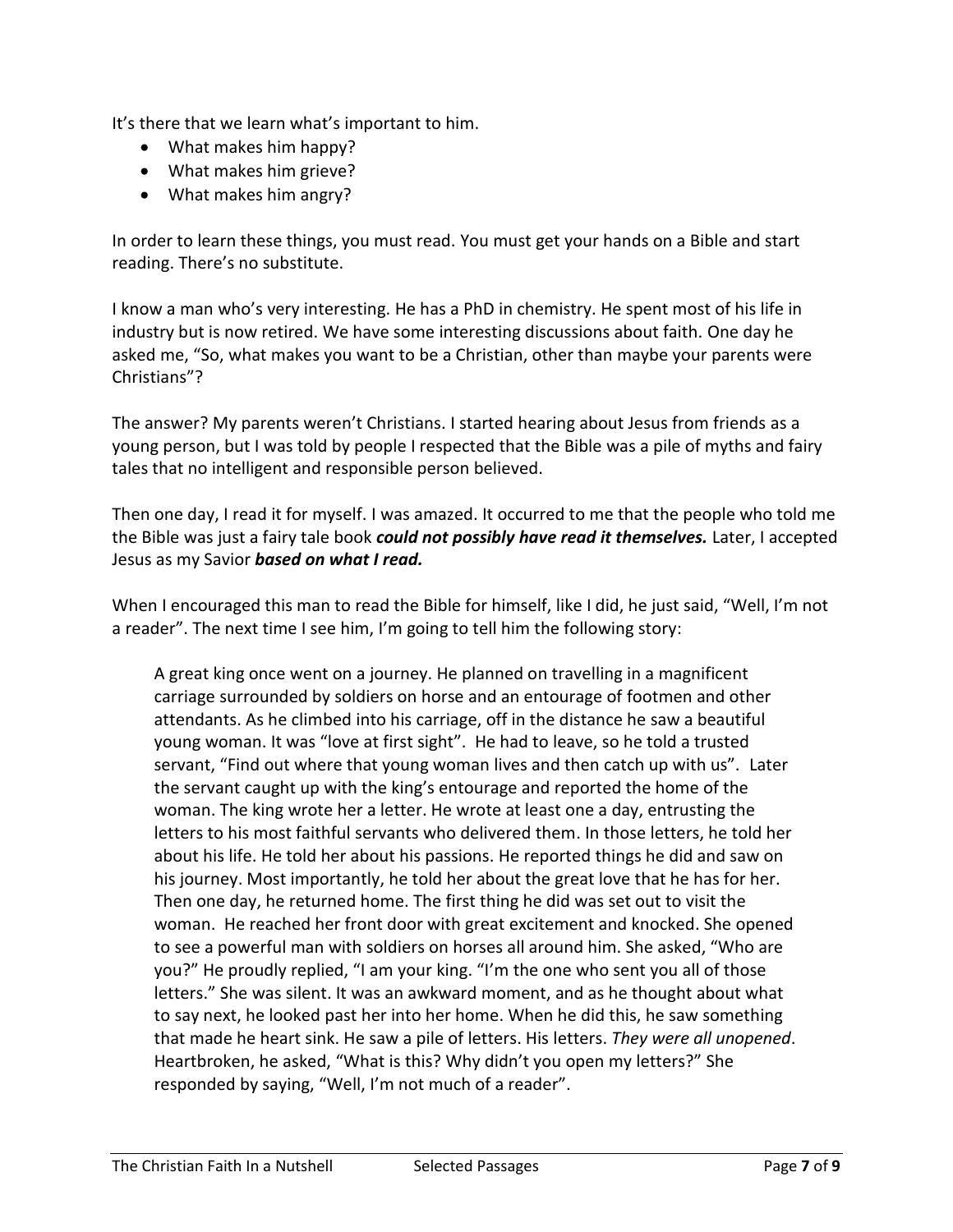We all love fairy tales. We all like to hear stories of a king falling in love with a young girl and elevating her from commoner to royalty. *All that the young woman in this story had to do to enjoy such a rare offer was to become a reader.*

It's the same with us. The King of the Universe loves us and wants to show us his love. One way to look at the Bible is to say that it's love letters from God to us.

# *It's in your best interest to become a reader.*

When we read the Bible, we learn what's important to God. Then, we allow his values to replace our values.

In the Bible passage we read a moment ago, we're told to avoid conforming to "The patterns of this world." What are those?

Recall that, in the Garden, Adam and Eve were ready to embark on the wonderful adventure that God planned for them. Then, they heard another voice. The voice of the serpent. And sadly, they listened to that voice.

One way to look at the Christian life is to say that it's a battle against the "other voices". In many places in the Bible, they're called the "other gods". The Serpent was the first of those voices, the first "other god". Many theologians call this "idolatry". Idolatry, in its simplest form, is to say that there is one true God, and there are the "other gods", the other voices. I write about this in my book, "The Idols on the Hills".

In the garden, it was one voice. Today, it has multiplied to LOTS of voices. We are surrounded by them. They say a lot of different things, but those things all have one idea in common. The voices tell us that we shouldn't trust the one true God. We should trust something else. We're trying to be concise, so we can't go into examples now. How do you overcome all these voices? How can we face them? This brings us to our final point. We need *reinforcement*.

### **Reinforcement:** *No one can do this alone!*

When Adam and Eve fell, they tried to take on the Serpent alone. They didn't have to do that. And, we don't, either! Our help comes from two places.

- God.
- Other believers

We learn about God's help in the following passage:

### Psalm 46

1 God is our refuge and strength, an ever-present help in trouble.